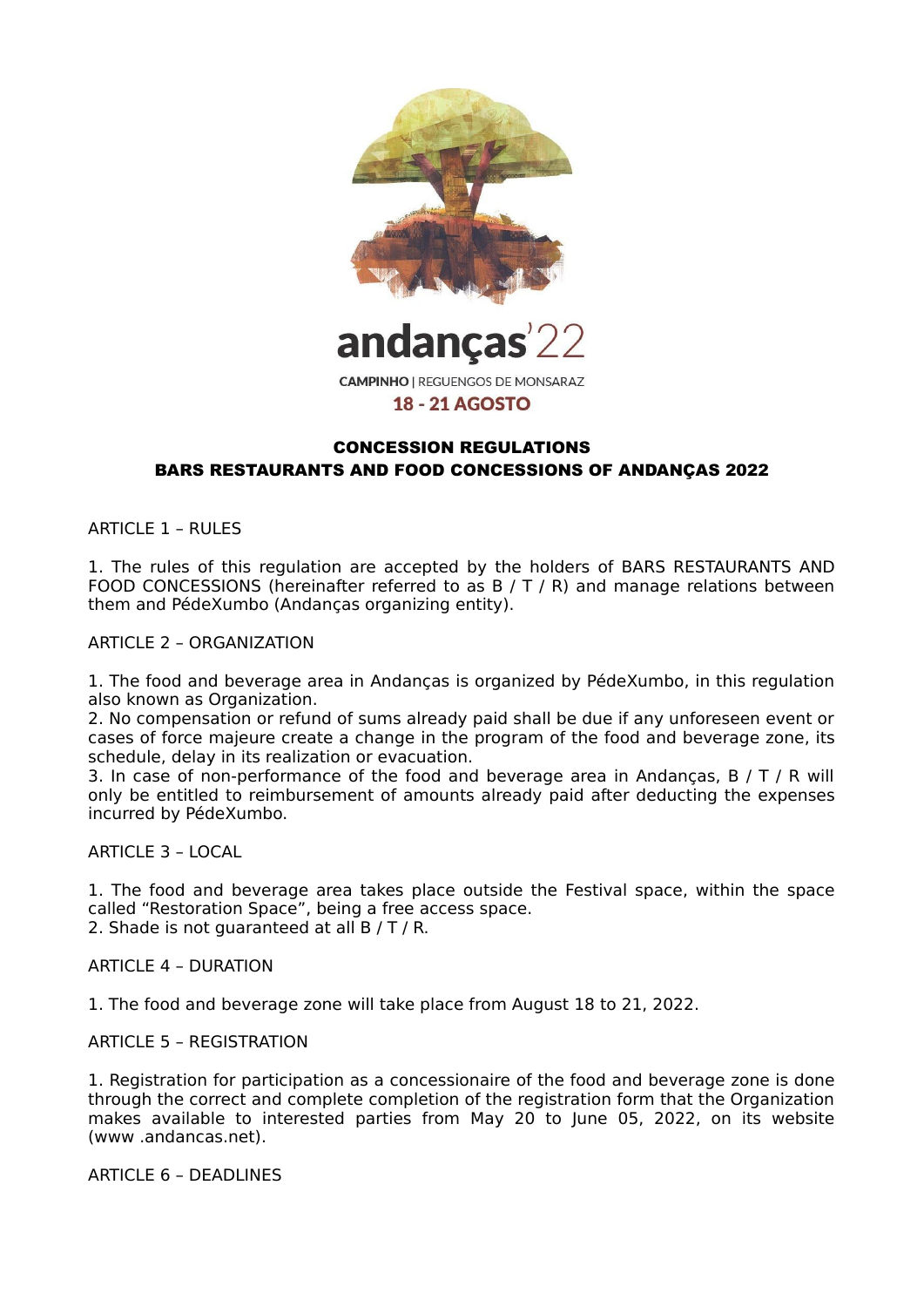1. From May 20 to June 05, 2022 - Registration in the application form at www.andancas.net;

2. June 20, 2022 - The pre-enrolled are informed, via email, of their status as selected or not selected;

3. July 01, 2022 - The selected B / T / R receive in their email the bank account information or Paypal (exceptionally for foreigners) to pay 30% of the value of their concession;

4. All payments not settled on July 20, 2022 will be immediately canceled and the available batches delivered to other candidates on the waiting list;

5. A security deposit will be collected as a guarantee for the clearance of the space, which will be returned at the end after site inspection. The deposit has to be paid at the beginning of the setting of the stall;

6. On August 17, 2022, the inspection of the food and beverage area is carried out. The time will be indicated in a timely manner. The presence of owners of  $B / T / R$  is obligatory and their responsibility;

7. All missing values for the concessions (70%) must be settled by August 12, 2022 otherwise, B / T / R will be prevented from starting activity until the situation is regularized. The same applies to the deposit.

#### ARTICLE 7 – TYPES AND PRICES

1. Lots and sizes available depending on the activity to be developed:

Lot: space delimited with stakes, with the area of each of the typologies, with a water point, power cord and the possibility of fitting a sewer pipe to connect to the nearest sanitation box.

Lot for Bar or maximum working area of 9 m 2, with right to water point, without exit for sanitation, and with electrical connection of, at most, 15A (single phase);

Lot for Food Concession or Restaurant with maximum confection / service area of 9 m 2, with right to water point, with sanitary exit and electrical connection of 15A (three-phase);

Lot for Food Concession or Restaurant with maximum confection / service area of 18 m 2, with right to water point, with sanitary output and electrical connection of 20A (threephase);

2. It is the responsibility of the B / T / R to place all material for their space, namely:

- Tube, between 3 and 6 meters, for connection to the sewage box;

- Electrical board according to the limits defined above (taking into account the chosen typology of the associated amperage), with high sensitivity differential (30 mA) in circuits, depending on the individual needs;

- Faucets for water point and placement in a sink, sink or other water accessory;

- All equipment for good use of your space.

3. Prices of lots available depending on the activity to be developed:

Small projects - Between 400,00  $\epsilon$  and 550  $\epsilon$ ;

Bars - Between 650,00 € and 1000,00 €:

Food Concession or Restaurants - Between 850,00  $\epsilon$  and 3000,00  $\epsilon$ ;

The evaluation of the classification of the type of business and the value of each of the projects will be made due to the added value for the festival, the areas of confection and manufacture of food and beverages and service, aesthetic options and the type of products that they intend to commercialize.

4. Bracelet prices and maximum quantity for each lot:

The bracelets offered with the lot vary according to the value of the concession, with the typology and the requirement of the business area, ranging from 1 to 4 bracelets;

In the purchase of one (1) space you have the right to purchase additional wristbands (valued at 50,00  $\epsilon$  each) and whose maximum quantity depends on the financial stage where it is inserted;

The supplementary wristbands will be purchased locally on the day of assembly;

In the possibility of having volunteers for tasks in the concession area, the Organization allows the exchange of bracelets for products sold on  $B / T / R$ , with values to be agreed between the parties.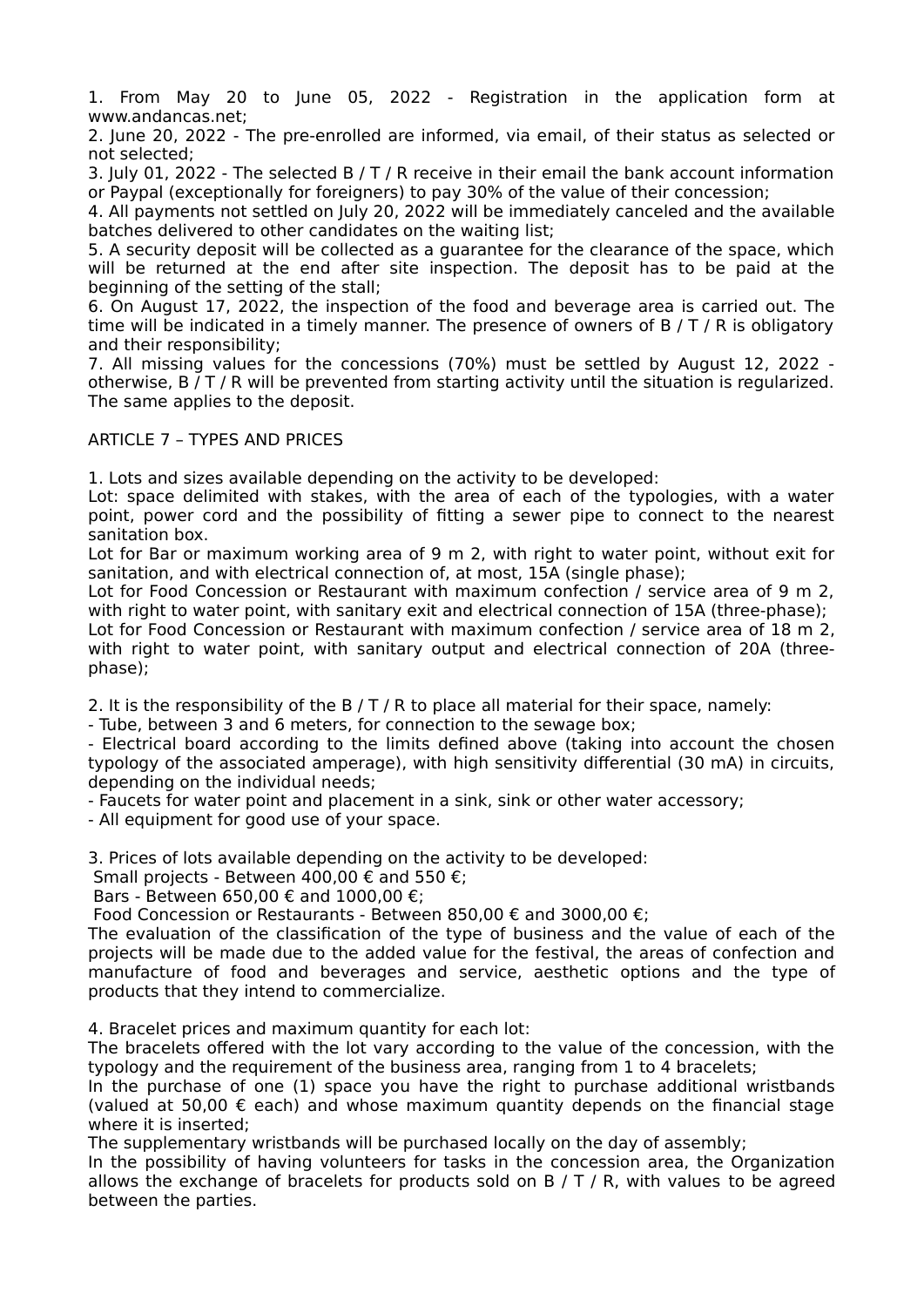# ARTICLE 8 - TECHNICAL CONDITIONS AND FOOD SAFETY

1. The food and beverage area and, consequently, the lots, are located in the open air, accessible to the festival participants as well as locals and visitors.

2. General lighting is provided by the Organization.

3. In order to not overload the mains, its own lighting, when it exists, must be made with low consumption lamps.

4. The electric power is supplied in alternating current and voltage of 220 volts and maximum current power according to the typology of the space. The use of single insulation flexible conductors is expressly prohibited.

5. Each concessionaire is responsible for carrying the electrical board appropriate to the needs of its space and where the electrical cable of the Organization will be connected.

6. Electrical installations of B  $/ T / R$  may at any time be inspected by elements of the Organization and the power supplied to the batch may be cut off if its safety conditions are not satisfactory or there have been unauthorized changes in the installation.

7. It is compulsory to respect the minimum distance of 3 meters from the ground to lighting.

8. It is not allowed to supply electric energy to roulottes, vans or other spaces that are not confection / service areas, attached to  $B / T / R$ , without the permission of the Organization.

9. The use of generators is not allowed.

10. The water consumption of each B  $/$  T  $/$  R should be restricted to basic needs, following good environmental and food safety practices, and this consumption is verified by the Organization.

11. The assembly is done in the week before the festival (from August 13, 2022), and must be completed in full on the morning of August 17 and duly prepared for the scheduled survey (in particular with regard to the required legal documentation ).

12. In the case of B / T / R handling food, compliance with HACCP-based prerequisites such as:

- Temperature control records of refrigeration equipment;

- Records of hygiene of the establishment and equipment;

- Registration of control of raw materials (traceability);

- Keep all food procurement documentation on site;

- Certificate or medical fitness form of food handlers;

- Use detergents and disinfectants suitable for food establishments and request datasheets from suppliers.

13. In the case of B / T / R holders of food-processing establishments, the following shall be required:

- Request authorization at the Municipality of Castelo de Vide with its activity function ("Zero licensing" procedure);

- Table of prices or prices marked on all marketed products;

- Notice of restriction on the sale of alcoholic beverages in accordance with articles 2, 3 and 4 of Decree-Law No 50/2013 of April 16;

- Notice of "No smoking" according to Law no. 109/2015, of August 26, Art. 6, no. 1;

14. The marketing of alcoholic beverages by  $B / T / R$  must comply with the legislation in force. The Organization may, in advance, establish conditions for the sale of some beverages or even prohibit their marketing.

15. In case B / T / Rs offer terrace / sitting space, their management is the responsibility of them, this area (s) being considered as a concession area and valued as a selection criterion.

16. There will be some shared spaces on the terrace, and responsibility for the order, cleaning and organization of the place belongs to the concession spaces, creating for this purpose common rules of shared space use according to all the concessionary spaces utilities of the common terrace.

17. Access to Campinho for B / T / R is via Cumeada.

18. The vehicles must later be parked at the location indicated by the Organization, more precisely at the Campinho Aerodrome.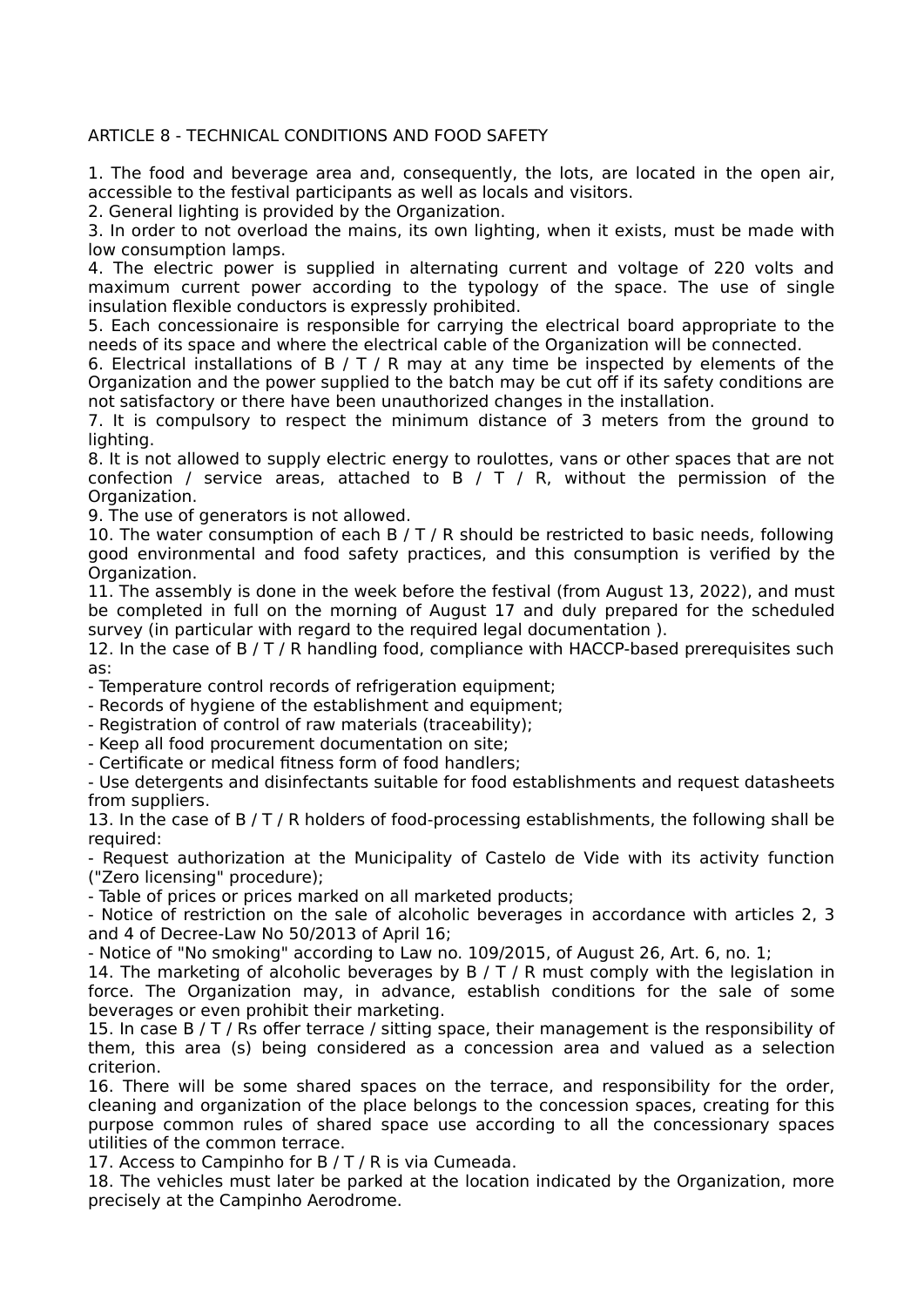19. The movement of goods replacement vehicles will be done daily in the morning (between 08.00 and 09.00) and in the afternoon (between 06.00 and 07.00 p.m.).

20. Parking and the circulation of vehicles throughout the festival for the replacement of goods beyond the timetable defined in the previous point are not allowed.

21. Each B  $/ T / R$  is responsible for the assembly of its space, not being allowed the delegation of powers to others, namely in the choice of spaces during assembly.

22. During the festival period, each B  $/$  T  $/$  R should clean and maintain the space and surrounding areas, and be responsible for leaving the venue clean at the end of the festival. They shall at all times always dispose of the waste produced in the nearest containers and shall also separate the packages and deposit them in the ecoponto located next to the containers for the remaining waste.

23. A security deposit of € 300.00 will be charged to ensure the cleaning of the space during assembly, completion and disassembly, ensuring that all waste has been removed and the space is returned clean and arranged. The bond will be returned after final disassembly, after site inspection.

24. The use of disposables at the festival (which includes those of biodegradable plastic) is not allowed, so each  $B / T / R$  must find solutions to serve its customers without using disposables - if this is impossible, the same may make use of paper disposables and without any printing (to enable their composting), provided they have previously been approved by the Organization.

25. The use of disposable cups is not allowed at all, and the recommended solution is to use the Organization mug (20 cl). Although there is a loan area with deposit of mugs and cancellations received at the festival site - Canecário - B / T / R may, if they so wish, purchase from the Organization the amount they wish to later lend to the your customers.

26. It is expressly forbidden to have amplified sound (albeit minimally) in the concession spaces. Failure to comply with the stipulation implies expulsion from the festival grounds without the right to return any value and also implies the delivery of all bracelets purchased by the suspended lot.

27. The dismantling of the B / T / R can start from 11:59 pm on the 21st of August, with authorization from the organization, and at the end the place must be clean and the waste deposited in the respective containers.

### ARTICLE 9 - SURVEILLANCE, SAFETY AND FIRE PROTECTION

1. B / T / R shall be bound to comply with all the general safety regulations determined by the legislation in force, as well as any particular standards required by the Organization.

2. Each B / T / R will be responsible for the assembly and good maintenance of the structures and materials placed in the space assigned to it and will ensure that they do not put at risk the safety of the people and goods involved in the festival.

3. Each B  $/T / R$  space shall have a fire extinguisher, duly loaded and within the validity, within its space throughout the festival period.

4. In terms of civil liability, each B  $/ T / R$  will respond for occurrences that occur in the space allocated to it, and may, if they wish, take out adequate insurance.

5. If it is found that in the space assigned to  $B / T / R$  there are risk situations created both by the expository structures in their charge and by the materials they manipulate, exhibit, use or commercialize, as by their behaviors or collaborators , will be urged to correct such situations and, if he does not accept such requests from the Organization, he may be excluded from the festival without the right to be reimbursed of the amounts already paid. 6. It is not permissible in any way to obstruct all or part of the emergency exits.

7. The Organization is not responsible for the safety of goods and products of the B / T / R. Each B / T / R must take care of the security of its lot and its goods.

ARTICLE 10 - RIGHTS OF USE OF THE CONDITIONS OFFERED BY ANDANÇAS FESTIVAL

1. The food and beverage area is outside the festival grounds. Only holders of a valid bracelet will be allowed to enter the festival grounds.

2. The tickets are free for children up to 12 years, according to the general conditions of access to the festival.

3. The area of the food and beverage area will have bathrooms, common to all B / T / R